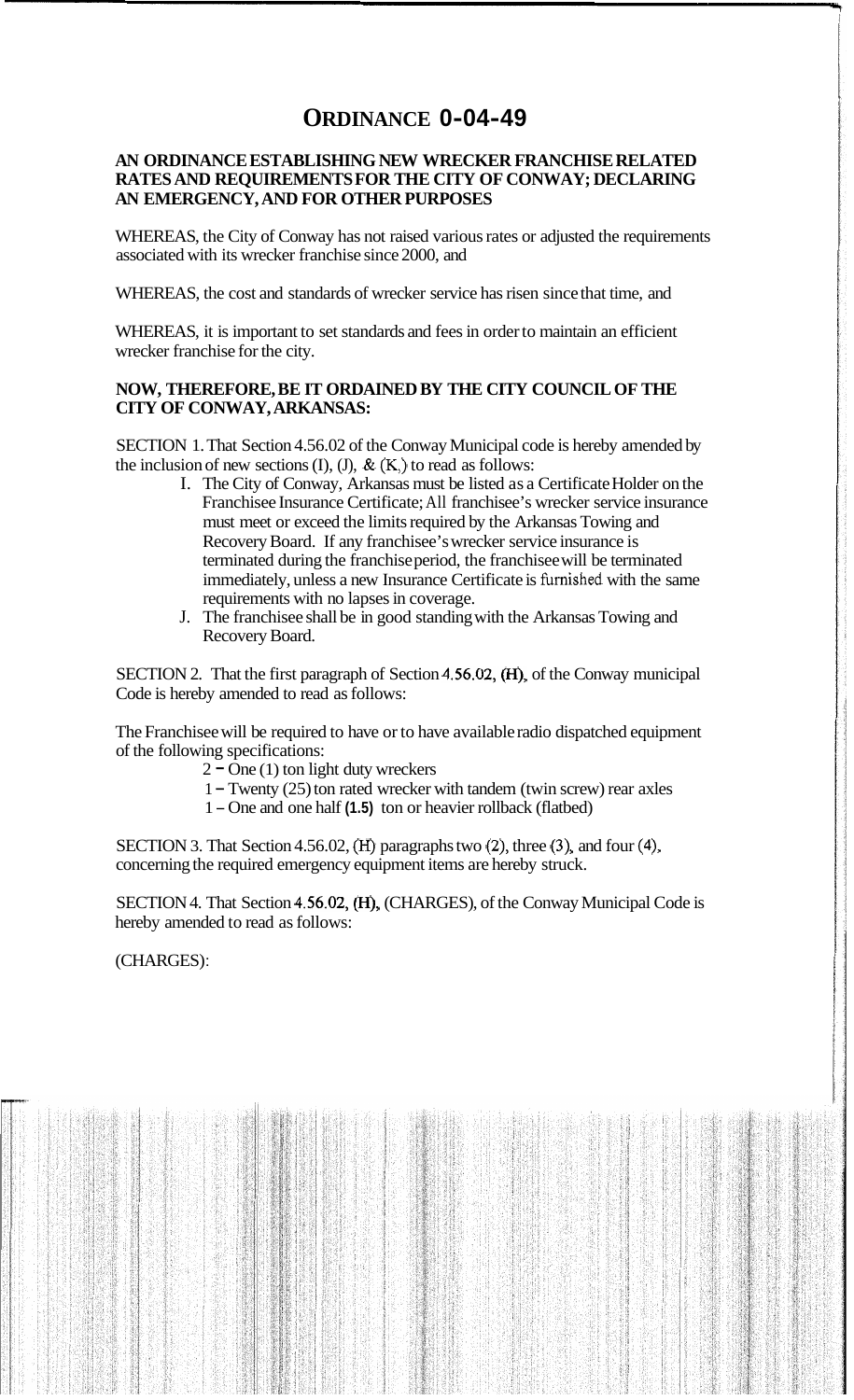- (A) All passenger vehicles and trucks up to one (1) ton shall be charged no more than the total of \$50.00 per tow in town. Additionally, a winch charge **of**  \$40.00 per each  $\frac{1}{2}$  hour per wrecker may be incurred.
- (B) All truck having a rating of one (1) ton or more and/or having a dual wheel arrangement on a single rear axle shall be charged no more than a total of \$75.00 per tow in town. Additionally, a winch charge of \$50.00 per each  $\frac{1}{2}$ hour per wrecker may be incurred.
- (C) All trucks having a rating of more than one (1) tone and/or having a single dual wheel arrangement shall be charged no more than a total of \$75.00 per tow in town. Additionally, **a** winch charge of \$50.00 per  $\frac{1}{2}$  hour per wrecker may be incurred.
- (D) All trucks with tandem wheels consisting of a tractor and trailer arrangement and dump trucks shall be charged no more than a total of \$250.00 per tow in town. Additionally, a winch charge of  $$150.00$  per  $\frac{1}{2}$  hour per wrecker may be incurred.

In the event the franchisee is required to remain at the site of the tow origination for a period which exceeds thirty (30) minutes from the time of the wrecker truck arrival, an additional maximum charge of \$40.00 per hour may be assessed for class  $(A)$  and  $(B)$  vehicles as previously described. If the vehicle is class  $(D)$  or  $(E)$  **as** previously described, the said additional maximum charge allowed to be assessed may be \$125.00 per hour.

The aforementioned maximum rates will apply to each vehicle towed from one location in the City of Conway to another location in the City of Conway.

SECTION 5. That Section 4.56.02, (H), (STORAGE), of the Conway Municipal Code is hereby amended to read as follows:

## (STORAGE):

- (A) A maximum of \$20.00 per 24 hour day on all vehicles, except tractor trailers, or any part thereof for outdoor storage. If the owner or any appropriate law enforcement personnel requests indoor storage of said vehicle a maximum of \$25.00 per 24 hour day on all vehicles, except tractor-trailers, or any part thereof may be assessed. Additionally, a \$10.00 charge will be assessed for vehicles in need of inclement weather covering (tarps).
- (B) Tractor-trailers or heavy dump truck shall be stored for \$50.00 per 24 hour day or any part thereof

After a vehicle has been placed in the storage area, the franchisee may charge a maximum \$30.00 to release said vehicle if said release occurs between the hours of 6:OOp.m. and **8:OO** a.m. or on holidays.